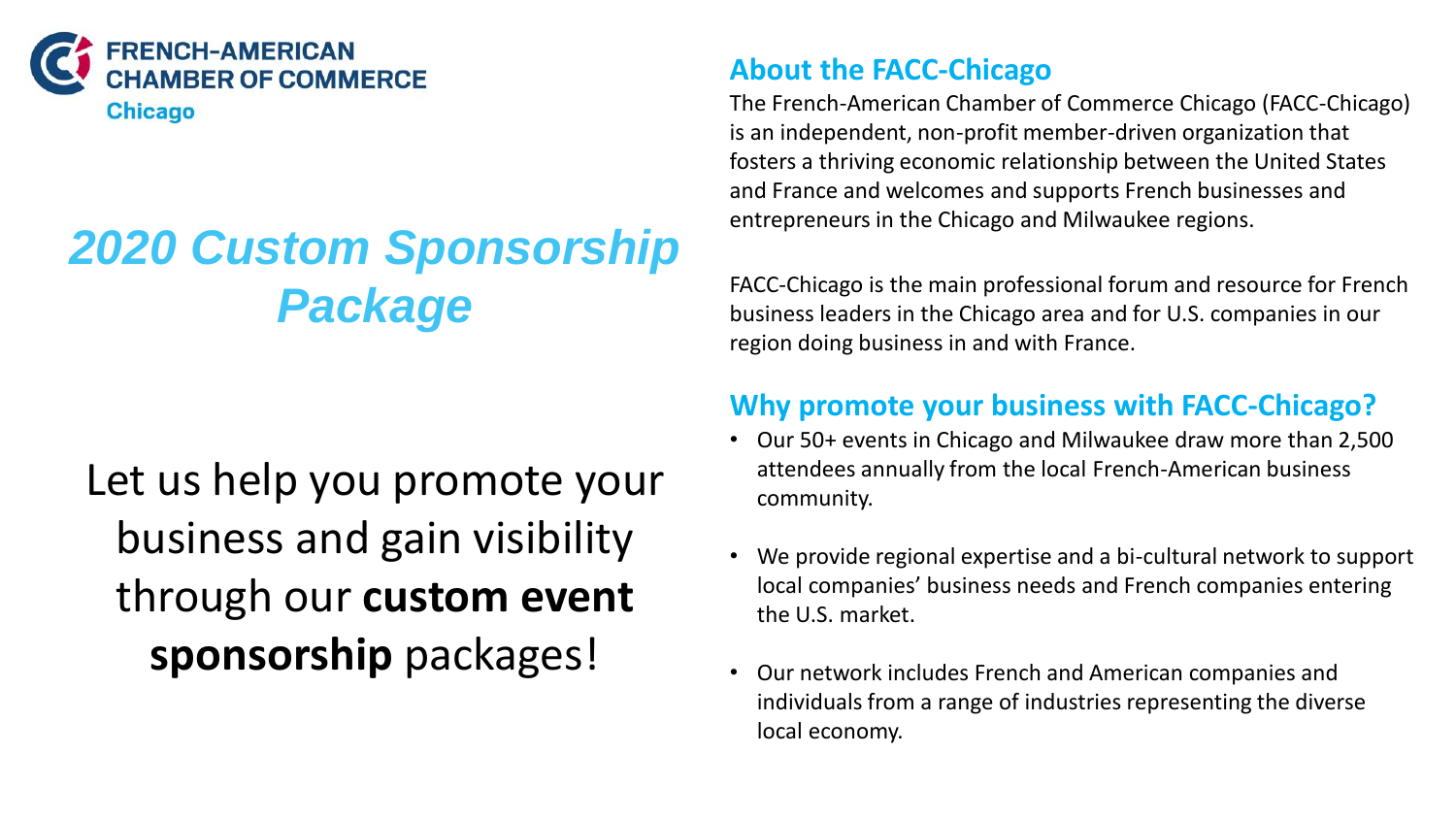### Sponsor an Event Series

#### **1. Meet the Expert (4-6 per year)**

- Average of 30 attendees per event
- Format: Breakfast networking event with panel or expert current business topics and trends

Sponsor Company receives 2 tickets to each event. Company name, logo will appear in all Meet the Expert Series emails & on the Events page of our website (20+ emails per year; 6,000+ contacts).







#### **2. Monthly Networking Luncheons (10 per year)**

- Average of 35 attendees
- 2<sup>nd</sup> Tuesday of every month (except June and August)
- Short business presentation (5 to 10-minute highlight of a product or company)

Sponsor Company receives 2 tickets to each event. Company name, logo will appear in all Monthly Networking Luncheon emails & on the Events page of our website (20+ emails per year; 6,000+ contacts).

#### **3. Host a [Committee or Working Group Event](https://www.facc-chicago.com/committees.html)**

Learn more about our Committees and Working Groups:

- [Young Professionals G](https://www.facc-chicago.com/committees/young-professionals.html)roup
- [Food & Agribusiness Committee](https://www.facc-chicago.com/committees/food-and-agribusiness-committee.html)
- [Women for Women Committee](https://www.facc-chicago.com/committees/women-for-women-committee.html)
- [Small Business & Entrepreneurs Committee](https://www.facc-chicago.com/committees/small-business-and-entrepreneurs.html)
- [CFO Working Group](https://www.facc-chicago.com/committees/cfo-working-group.html)

#### **4**. **MEMBERS ONLY: Create a Custom Event**

**[Contact us](mailto:tradeservices@facc-chicago.com)** to discuss creating a presentation or event to highlight your company.